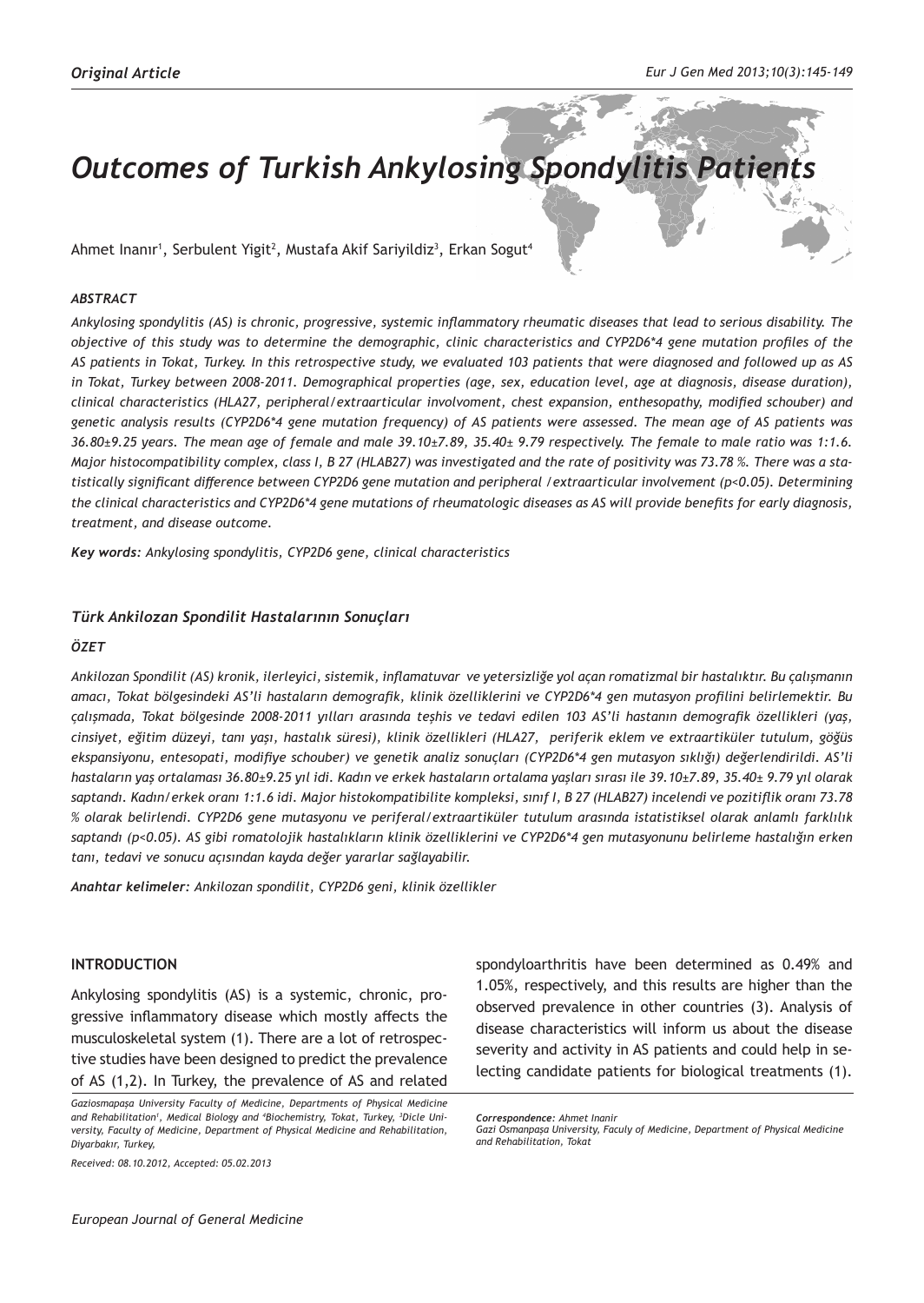|                                        | All patients       | Min-Max   | Median |
|----------------------------------------|--------------------|-----------|--------|
| n                                      | 103                |           |        |
| Average age $\pm$ SD (yr)              | $36.80 + 9.25$     | 20-60     | 37     |
| Average duration $\pm SD$ (mnt)        | $69.16 \pm 57.604$ | $6 - 240$ | 48     |
| Average age at diagnosis $\pm SD$ (yr) | $33.51 \pm 8.56$   | $17 - 58$ | 34     |
| Modified schober $\pm$ SD              | $4.19 \pm 1.233$   | $1 - 7$   |        |
| Chest expansion $\pm$ SD               | $3.782 \pm 1.205$  | 1-7       |        |
| Morning stiffness $\pm$ (min)          | $24.56 \pm 33.675$ | 0-180     | 15     |

*Table 1. Characteristics of the patients with AS*

CYP2D6 gene influence susceptibility to AS (4). The objective of this study was to determine the demographic, clinic characteristics and CYP2D6\*4 gene mutation profiles of the AS patients in Tokat, Turkey.

# **MATERIALS AND METHODS**

#### *Patients*

This study included 103 AS patients from the department of Physical Medicine and Rehabilitation, Gazi Osmanpaşa University in Tokat, Turkey. Informed consent was obtained from all participants. Diagnosis of AS was based on the modified New York criteria (5). Disease characteristics, clinical findings and genetics analysis results (CYP2D6 gene) of the patients were investigated.

# *Statistical Analysis*

Analysis of the data was performed using the computer software SPSS 15.0 (SPSS, Chicago, IL, USA) and OpenEpi Info software package programme (6). Continuous data were given as mean  $\pm$  SD (standard deviation) and (minmax). The categorical variables were evaluated by chisquare or Fisher's exact test, which where applicable. P value smaller than 0.05 (two-tailed) was regarded as statistically significant*.*

#### **RESULTS**

A total of 103 [39 (37.86%) female; 64(61.14%) 64 male] AS patients were evaluated in this study and the female to male ratio was 1:1.6. The mean age of the patients was 36.80±9.25 (20–60) years. The ages and characteristics of disease are given in Table 1. Sex-based disease characteristics of patients with AS are shown in Table 2. Male ratio was higher than women but average age mean was higher in women. HLA-B27 positivity was 53.4 % in our study. Of the AS patients 20.38% have positive family history, 84.86% patients have peripheral involvement 26.22% have extraarticular involvement. Enthesopathy was found in 89 (86.4%) of our patients. In radiographic evaluation, 99.03% of patients had sacroiliitis. HLAB27 positivity, Enthesopathy, peripheral/ extrarticular involvement, sacroiliitis ratio was higher in the male group (Table 3). Most of the patients (41.7%) were taking NSAID+ Sulphasalazine theraphy. 26.2%s of patient were taking NSAID and 19.4% were taking Anti-tnf + NSAID theraphy respectively (Table 4). Sociodemographic characteristics of AS patients were seen in Table 5. Educational level of patients was low and smoking ratio was high (82.52%). When we examine clinical characteristics according to exercise habit and smoking status of AS patients, there was a statistically significant difference between enthesopathy and exercise habit (p<0.05). CYP2D6\*4 gene mutation disribution of AS patients are seen in Table 6. When we examine

*Table 2. Sex-based disease characteristics of patients with AS*

|                         | Females (mean±SD)(max-min) | $Males (mean \pm SD) (max-min)$ |
|-------------------------|----------------------------|---------------------------------|
| n(%)                    | 39 (37.86%)                | 64 (61.14%)                     |
| Average age (yr)        | $39.10 \pm 7.89$ (20-55)   | $35.40 \pm 9.79$ (20-60)        |
| Disease duration (mnt)  | $46.00\pm35.90(6-180)$     | $83.27 \pm 63.7$ (6-240)        |
| Age at diagnosis (yr)   | $35.51 \pm 7.17$ (19-50)   | $32.29 \pm 9.14$ (17-58)        |
| Modified Schober        | $4.33 \pm 1.143$ (2.5-7)   | $4.11 \pm 1.286$ (1-6.5)        |
| Chest expansion         | $3.74\pm0.985(1.5-6)$      | $3.850 \pm 1.329$ (1-7)         |
| Morning stiffness (min) | $26.15 \pm 36.535$ (1-120) | $23.595 \pm (0.180)$            |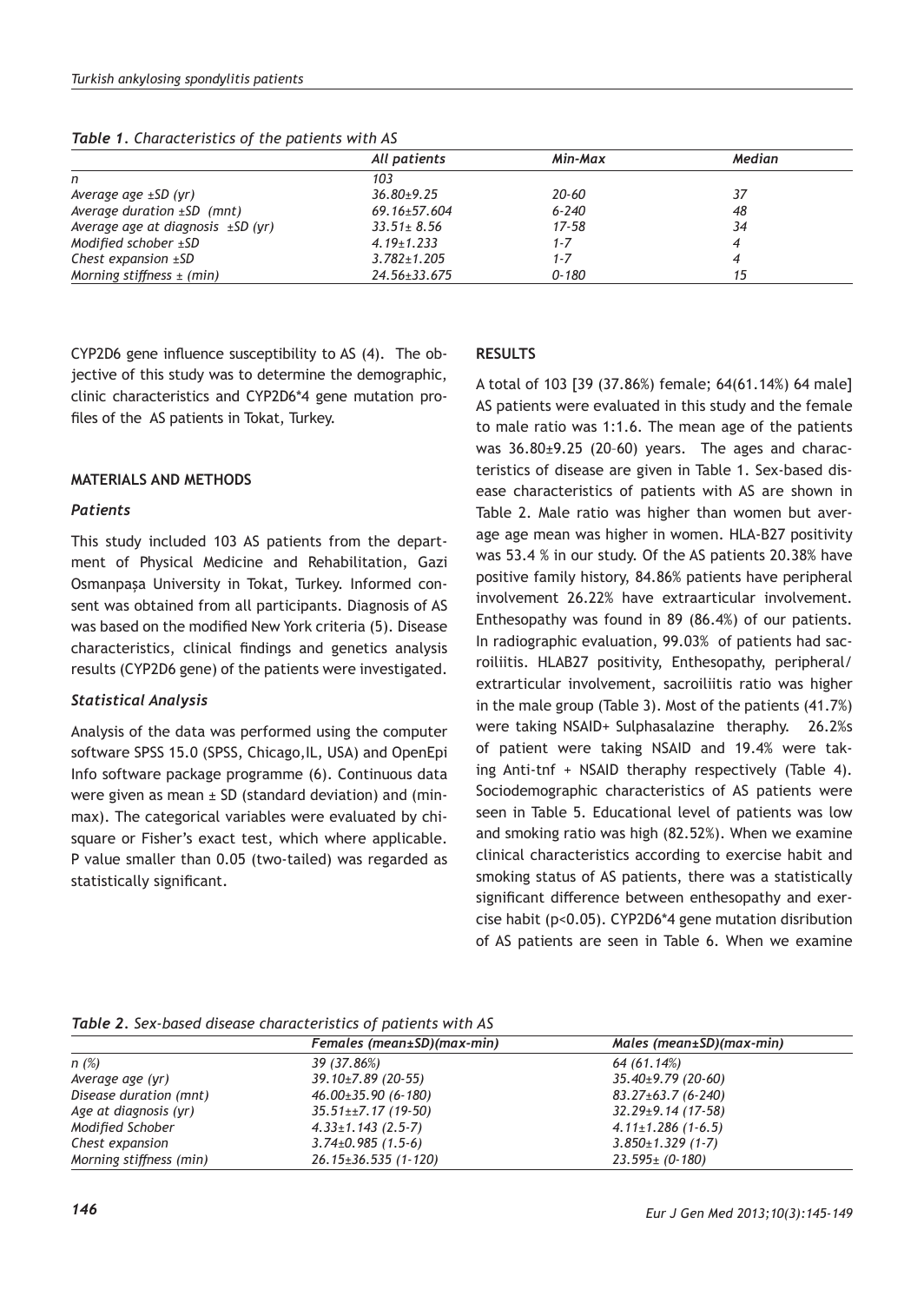| <b>Clinical characteristcs</b> | Al patients $(n:103)$ $(\%)$ | Females $(n:39)$ $(\%)$ | Males $(n:64)(%$ |
|--------------------------------|------------------------------|-------------------------|------------------|
| HLAB-27 positive               | 76 (73.78)                   | 31 (30.09)              | 45 (43.69)       |
| Positive family history        | 21 (20.38)                   | 9(8,7)                  | 12(11.6)         |
| Enthesopathy                   | 89 (86.4)                    | 30(29.1)                | 59 (57.3)        |
| Peripheral involvement         | 87 (84.46)                   | 25 (24.27)              | 62 (60.19)       |
| Spinal                         | 55(53.4)                     | 18(17.5)                | 37(35.9)         |
| Cervical                       | 32 (31.06)                   | 7(6.8)                  | 25 (24.2)        |
| Extraarticular involvement     | 27(26.22)                    | 8(7.8)                  | 19 (18.43)       |
| Lung                           | 3(2.9)                       | ٠                       | 3(2.9)           |
| Cardiac                        | 13 (12.62)                   | 4(3.9)                  | 9(8.73)          |
| Ocular                         | 11(10.7)                     | 4(3.9)                  | 7(6.8)           |
| Sacroiliitis                   | 102 (99.03)                  | 38 (36.90)              | 64 (62.15)       |
| unilateral                     | 14(13.6)                     | 6(5.8)                  | 8(7.7)           |
| bilateral                      | 88 (85.4)                    | 32 (31.06)              | 56 (54.3)        |

*Table 3. Clinical findings and peripheral involvement of the patients with AS*

CYP2D6\*4 genotype frequencies according to the clinical characteristics in AS patients we found that peripheral /extraarticular involvement was higher in the CYP2D6\*4 gene mutation carrier group than non-carrier group (p<0.05).

# **DISCUSSION**

Ankylosing spondylitis (AS) is a chronic inflammatory disease of the spine with unknown etiology (7). In the western world the prevalence and incidence of AS are 0.2% and 6/10.000, respectively. In Germany the prevalence is 0.55% and similarly in Turkey the prevelance of AS is 0.49% (7). The strongest known contributing factor for AS, the major histocompatibility complex (MHC) class I molecule human leukocyte antigen (HLA)-B27, is known since 1973 [8]. HLA-B27 positivity was 73.78 % in our study. Similarly in another study conducted by Bodur et al. in Turkey HLA-27 positivity was 73.7% (8). In Caucasians and Chinese population this ratio was >90%.

*Table 4. Drug use of patients with AS Sociodemographic characteristics Patient (n)(%)*

| Drug                           | n (%)    |  |
|--------------------------------|----------|--|
| NSAID + Sulphasalazine         | 43(41.7) |  |
| <b>NSAID</b>                   | 27(26.2) |  |
| Anti-tnf + NSAID               | 20(19.4) |  |
| Sulphasalazine + Kolsin        | 4(3.88)  |  |
| Sulphasalazine                 | 2(1.94)  |  |
| Anti-tnf + Methotreksate       | 2(1.9)   |  |
| Anti-tnf + Sulphasalazine      | 2(1.9)   |  |
| Sulphasalazine + Methotreksate | 1(0.95)  |  |
| NSAID + Methotreksate          | 1(0.95)  |  |
| Azathioprine                   | 1(0.9)   |  |
| Total                          | 103(100) |  |

It isalso known that only about 5% of HLA–B27 positive individuals develop AS (8). AS usually affects the younger age group and males. Accordance with this conclusion female to male ratio of the present study was found 1:1.6 and the mean age of the patients was 36.80±9.25 (20–60) years. Similarly Bodur et al. reported that female to male ratio1:2.5 and mean age of the patients was 38.1±10.6 (8). Differently Çağlar et al., reported that male to female ratio 3,4: 1 and means of age  $37.1\pm912$  (2). In Asian countries male to female ratio has been reported (7.2:1 and 9.2:1) which is higher than other countries (9,10). In this study 84.46% patients have peripheral involvement, 126.22% patients have extraarticular involvement. The most common was spinal involvement with 53.4%. The rate of peripheral arthritis was reported as 47% for Middle East Arab 50% for South Asian, and 60% for Korean patients (8,9). In radiographic evaluation, 99.03% of patients had sacroiliitis and en-

*Table 5. Sociodemographic data and pain profile of patientys with AS*

| Sociodemographic characteristics |                       | Patient $(n)(%)$ |
|----------------------------------|-----------------------|------------------|
| <b>Education level</b>           | primary/middle school | 58 (56.3)        |
|                                  | high School           | 31(30.1)         |
|                                  | university            | 14(13.6)         |
| Pain                             | morning               | 59 (57.2)        |
|                                  | walking               | 14(13.6)         |
|                                  | sitting               | 9(8.7)           |
|                                  | constantly            | 21(20.4)         |
| Egzersize                        | regularly             | 18(17.42)        |
|                                  | irregular             | 57(55.33)        |
|                                  | non                   | 28 (27.18)       |
| <b>Smoking</b>                   | smoker                | 85 (82.52)       |
|                                  | non-smoker            | 18 (17.47)       |
| Total                            |                       | 103(100)         |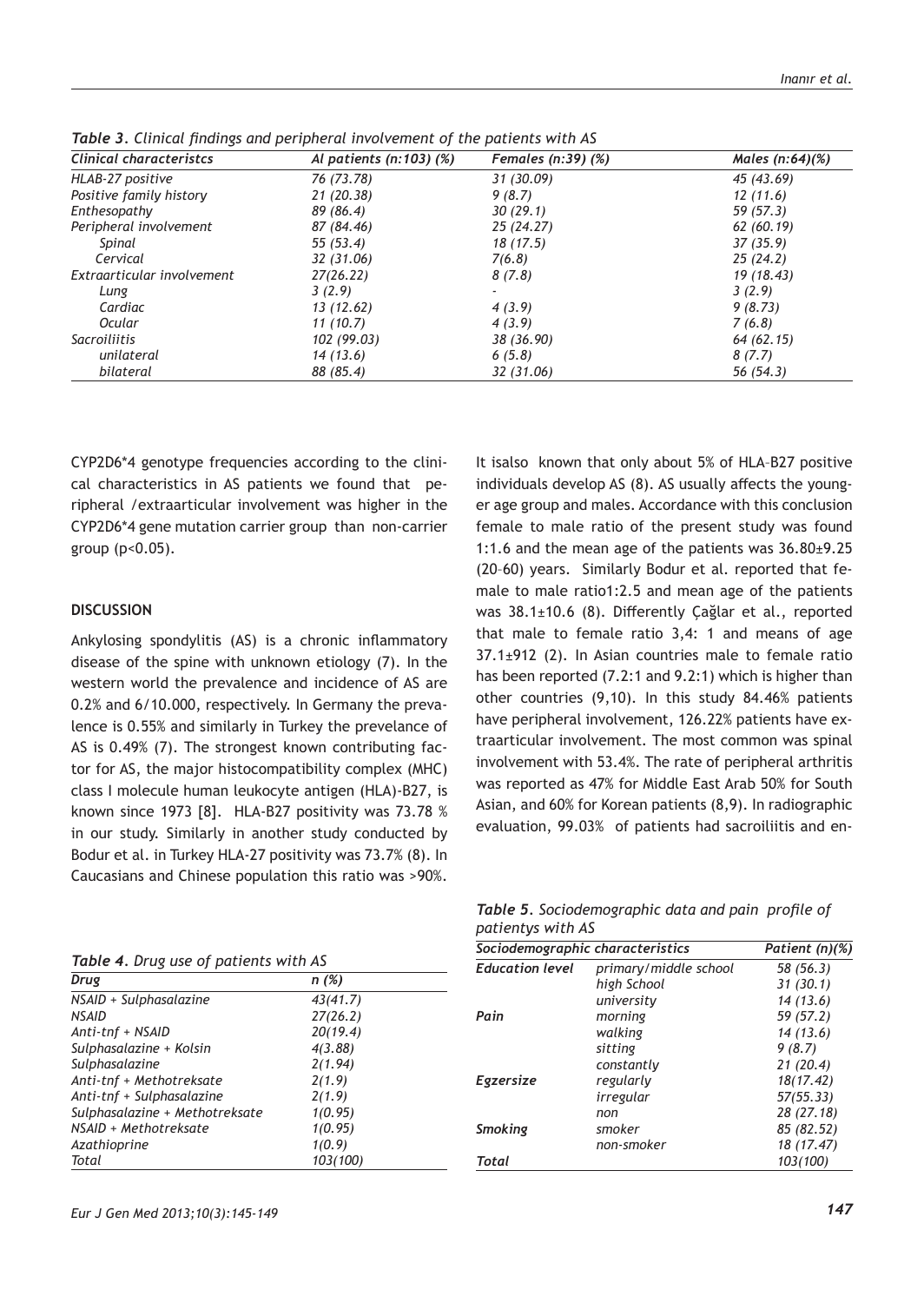| Clinical characteristics    |     | Exercise habit n (%) |            | p value | Smoking n (%) |            | p value |
|-----------------------------|-----|----------------------|------------|---------|---------------|------------|---------|
|                             |     | Yes                  | No         |         | Yes           | No         |         |
| Peripheral / extraarticular | ves | 25 (24.27)           | 13(12.62)  |         | 11(10.67)     | 52(50.48)  |         |
|                             | no  | 50 (48.54)           | 5(14.56)   | >0.05   | 7(6.79)       | 31(30.09)  | >0.05   |
| Enthesopathy<br>yes         |     | 70 (67.96)           | 19 (18.44) |         | 16(15.53)     | 73 (70.87) |         |
|                             | no  | 5(4.85)              | 9(8.73)    | 0.002   | 2(1.94)       | 12 (11.65) | >0.05   |
| Sacroilit                   | yes | 74 (71.84)           | 28 (27.18) |         | 18 (17.47)    | 84(81.55)  |         |
|                             | no  | 1(0.97)              |            | >0.05   | 0             | 1(0.97)    | >0.05   |

*Table 6. Clinical characteristics distribution according to exercise habit and smoking.*

thesopathy was found was found in 89 (86.4%) of our patients. These findings similar to the literature (2,8). When we investigated the therapy of AS patients most of the patients (41.7%) were taking NSAID+ Sulphasalazine theraphy, 26.2% of patient were taking NSAID and 19.4% were taking Anti-tnf + NSAID theraphy respectively in the present study. NSAIDs are widely used to ameliorate spinal pain in AS (11,12). Oniankitan et al. reported that 70% of patients used NSAIDs and 71% DMARD (SSZ and/ or MTX) (13). NSAIDs are also widely used to ameliorate spinal pain in AS and TNF blockers seem to have no influence on new bone formation in AS (9,11,12). Sulfasalazine has shown mild to moderate effects on disease-related peripheral symptoms in AS (14). While methotrexate (MTX) is useful in RA, its role in AS is unclear at best. There is little data supporting the use of MTX in patients with AS. The quality of life of patients with AS is decreased in comparison to the normal population (15). Physiotherapy and group exercises are recommended to AS patients. Several studies in AS showed that supervised individual exercises and physical therapy in groups led to significantly better outcomes compared to patients who performed only home exercises without supervision or no physiotherapy at all (8). When we examine clinical characteristics according to exercise habit and smoking status of AS patients, there was a statistically significant difference between enthesopathy and exercise habit (p<0.05). According to our result exercise increased enthesopathy risk, so that in the presence of enthesopathy resting should be offered. Based on large family and genome-wide association studies, the susceptibility to AS has been estimated to be 80–90% genetically determined (16). In this study 20.38% of the patients have positive family history. The average risk of developing AS in a first-degree relative of AS patients is about 8%, but only <1% in second-degree relatives. The risk in HLA–B27 positive first-degree relatives is about 12%, but <1% in HLA–B27-negative relatives

(8,17). CYP2D6 gene influence susceptibility to AS (4). Brown et al reported that weak linkage demonstrated between CYP2D6 and AS (17). In this study in 53 patients CYP2D6\*4 gene mutation frequency of AS patients were assessed. And when we examine CYP2D6\*4 genotype frequencies according to the clinical characteristics in AS patients we found that peripheral /extraarticular involvement was higher in the CYP2D6\*4 gene mutation carrier group than non-carrier group (p<0.05). Based on this finding we may say that CYP2D6\*4 gene mutation may influence peripheral /extraarticular involvement in Turkish AS patients. However a study conducted in a different Turkish population showed no significant association between CYP2D6\*4 allele and AS (4). Most recently, two new genetic loci have been shown to be associated with AS besides HLA-B27.2: the IL23 R(eceptor), which is involved in the Th(elper cell) 17-pathway of immune responses, and the ARTS-1 or ERAP-1, an enzyme which is relevant for the processing of peptides in the cytoplasm (8,18).

AS related epidemiologic studies have been designed to predict the prevalence. In this study we described the prevalence and clinical characteristics of AS patients in a Turkish population who live in Tokat province. Outcomes of the investigations will probably result in more accurate information for AS.

*Table 7. Distribution of CYP2D6 gene mutation*

| $CYP2D6*4$            | n(%)     |  |
|-----------------------|----------|--|
| Negative (wild type)  | 37(69.8) |  |
| Heterozygote positive | 15(28.3) |  |
| Homozygote positive   | 1(1.88)  |  |
| Total                 | 53(100)  |  |